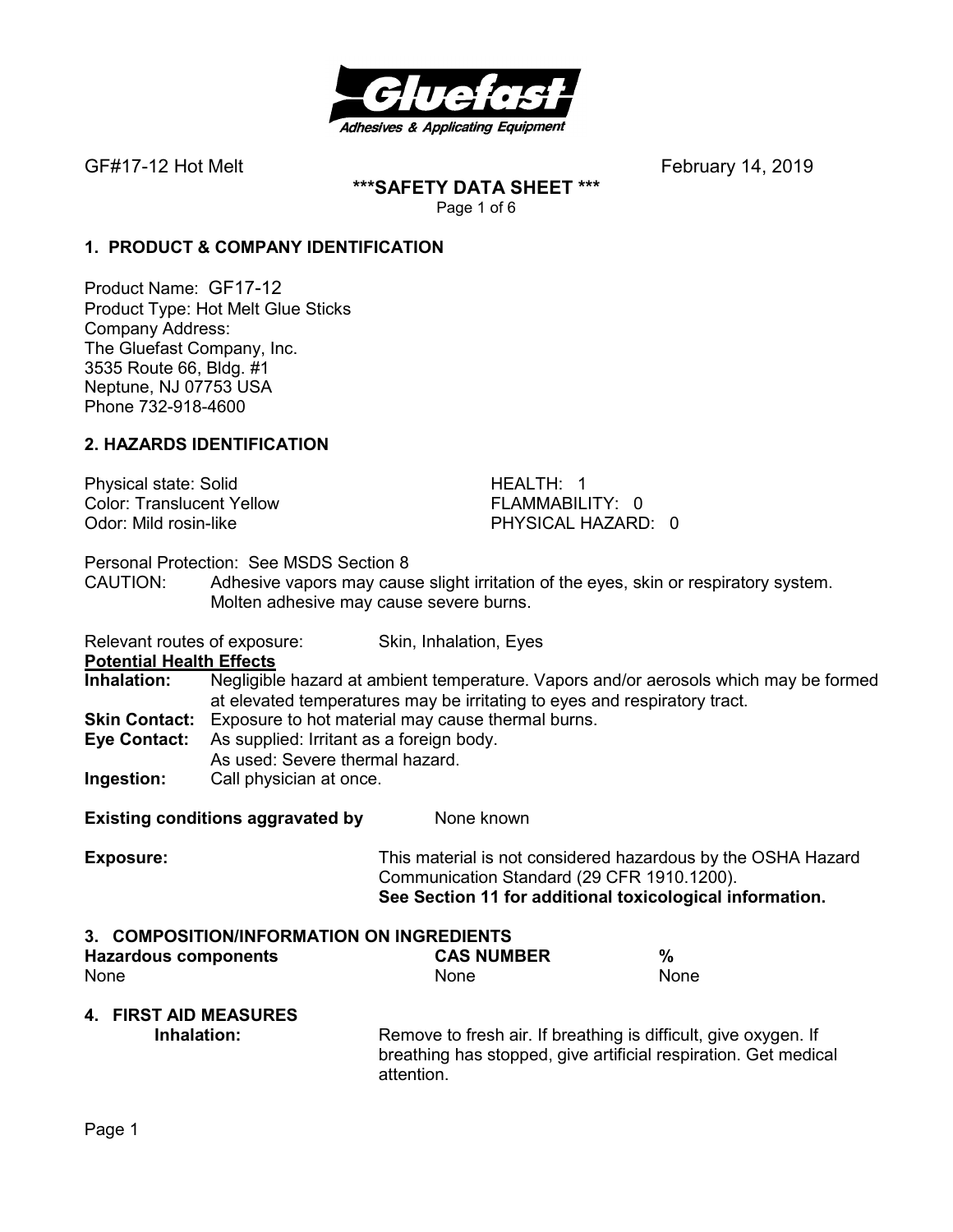

## **\*\*\*SAFETY DATA SHEET \*\*\***

Page 2 of 6

**Skin contact:** For hot product, immediately immerse in or flush affected area with large amounts of cold water to dissipate heat. Cover with clean cotton sheeting and get prompt medical attention.

**Eye contact:** If hot: Flush with cool water. Treat as wax or resin burn. Do not attempt to remove solidified adhesive. Get medical attention immediately. **Ingestion:** Get immediate attention.

**5. FIRE FIGHTING MEASURES Flash point:**  $>500$  F (Cleveland Open Cup) **Auto ignition temperature:** Unknown **Flammable/Explosive limits - lower:** Not applicable **Flammable/Explosive limits** – **upper:** Not applicable **Extinguishing media:** CO2; Dry chemical **Special firefighting procedures**: No special procedures are required. **Unusual fire or explosion hazards:** Not applicable **Hazardous combustion products:** Not applicable

## **6. ACCIDENTAL RELEASE MEASURES**

Use personal protection recommended in Section 8, isolate the hazard area and deny entry to unnecessary and unprotected personnel.

| <b>Environmental precautions:</b> | For safety and environmental precautions, please<br>review entire Material Safety Data Sheet for<br>necessary information.                                                                           |
|-----------------------------------|------------------------------------------------------------------------------------------------------------------------------------------------------------------------------------------------------|
| <b>Clean-up methods:</b>          | Allow to cool and solidify. Scrape up and collect in<br>suitable containers for disposal.                                                                                                            |
| 7. HANDLING AND STORAGE           |                                                                                                                                                                                                      |
| Handling:                         | Store in a cool, dry area.<br>Precaution: This product should only be heated to<br>recommended temperatures. Hazards of pyrolysis<br>products emitted are unknown and may be<br>hazardous to health. |
| Storage:                          | Store in a cool, dry area 20-100 F. Shelf life is three<br>vears.                                                                                                                                    |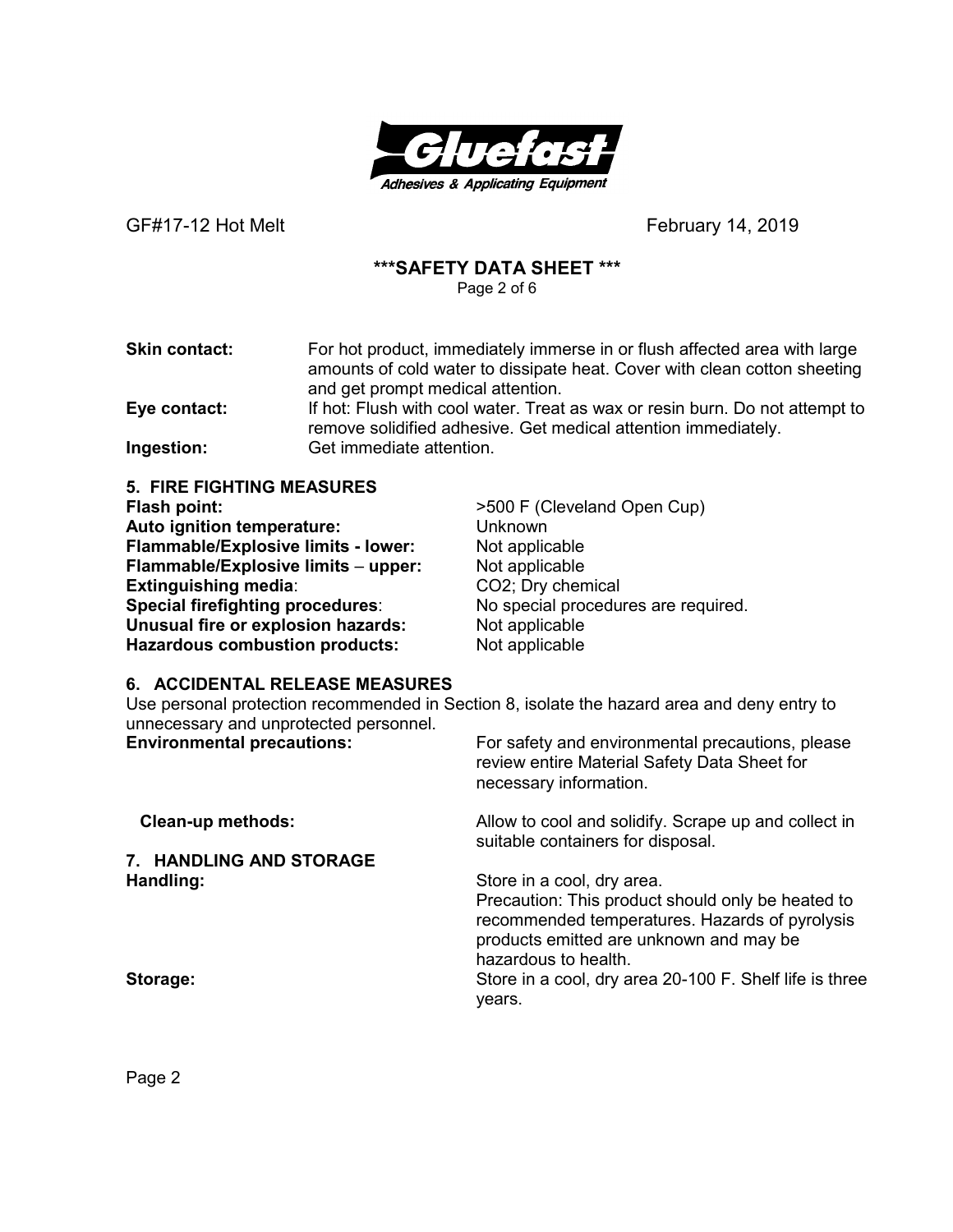

## **\*\*\*SAFETY DATA SHEET \*\*\***

Page 3 of 6

#### **8. EXPOSURE CONTROLS/PERSONAL PROTECTION**

**Employers should complete an assessment of all workplaces to determine the need for, and selection of, proper exposure controls and protective equipment for each task performed.**<br>
| Azardous components | ACGIH TLV | OSHA PEL | AIHA WEEL | OTHI **Hazardous components**<br> **ACGIH TLV OSHA PEL** AIHA WEEL OTHER<br>
None None None None

| None                                    | None                      | None                                | None                                                     | None |  |
|-----------------------------------------|---------------------------|-------------------------------------|----------------------------------------------------------|------|--|
|                                         |                           |                                     |                                                          |      |  |
| <b>Engineering controls:</b>            | Local; General            |                                     |                                                          |      |  |
| <b>Respiratory protection:</b>          |                           |                                     | Avoid prolonged or repeated breathing of vapor or mists. |      |  |
|                                         |                           |                                     | If exposure may or does exceed occupational exposure     |      |  |
|                                         |                           |                                     | limits, use a NIOSH approved respirator to prevent       |      |  |
|                                         | overexposure.             |                                     |                                                          |      |  |
| <b>Eyeface protection:</b>              |                           |                                     | Avoid contact with eyes. Wear chemical goggles if there  |      |  |
|                                         |                           | is likelihood of contact with eyes. |                                                          |      |  |
| <b>Skin protection:</b>                 |                           |                                     | Thermally resistant gloves should be worn. Employee      |      |  |
|                                         |                           |                                     | must wear appropriate protective clothing and equipment  |      |  |
|                                         |                           |                                     | to prevent any possibility of skin contact with this     |      |  |
|                                         |                           |                                     | substance. Not required to change/remove clothing        |      |  |
|                                         |                           |                                     | unless molten adhesive has been splashed on clothing     |      |  |
|                                         |                           | and passes through fabric.          |                                                          |      |  |
| 9. PHYSICAL AND CHEMICAL PROPERTIES     |                           |                                     |                                                          |      |  |
| <b>Physical state:</b>                  | Solid                     |                                     |                                                          |      |  |
| Color:                                  | <b>Translucent Yellow</b> |                                     |                                                          |      |  |
| Odor:                                   | Mild rosin-like           |                                     |                                                          |      |  |
| <b>Odor threshold:</b>                  | Not available             |                                     |                                                          |      |  |
| Ph:                                     | Not available             |                                     |                                                          |      |  |
| <b>Vapor Pressure:</b>                  | <b>NIL</b>                |                                     |                                                          |      |  |
| <b>Boiling Point/range:</b>             | >500 F                    |                                     |                                                          |      |  |
| <b>Melting Point/range:</b>             | Not Applicable            |                                     |                                                          |      |  |
| <b>Specific gravity:</b>                | 0.98                      |                                     |                                                          |      |  |
| Vapor density:                          | <b>NIL</b>                |                                     |                                                          |      |  |
| <b>Flash Point:</b>                     |                           | >500 F (Cleveland Open Cup)         |                                                          |      |  |
| Flammable/Explosive limits - lower:     | Not applicable            |                                     |                                                          |      |  |
| Flammable/Explosive limits - upper:     | Not applicable            |                                     |                                                          |      |  |
| <b>Autoignition temperature:</b>        | Unknown                   |                                     |                                                          |      |  |
| <b>Evaporation rate:</b>                | NIL (Water)               |                                     |                                                          |      |  |
| Solubility in water:                    | Insoluble                 |                                     |                                                          |      |  |
| Partition coefficient (n-octanol/water) | Not applicable            |                                     |                                                          |      |  |
| <b>VOC content:</b>                     | <b>NIL</b>                |                                     |                                                          |      |  |
|                                         |                           |                                     |                                                          |      |  |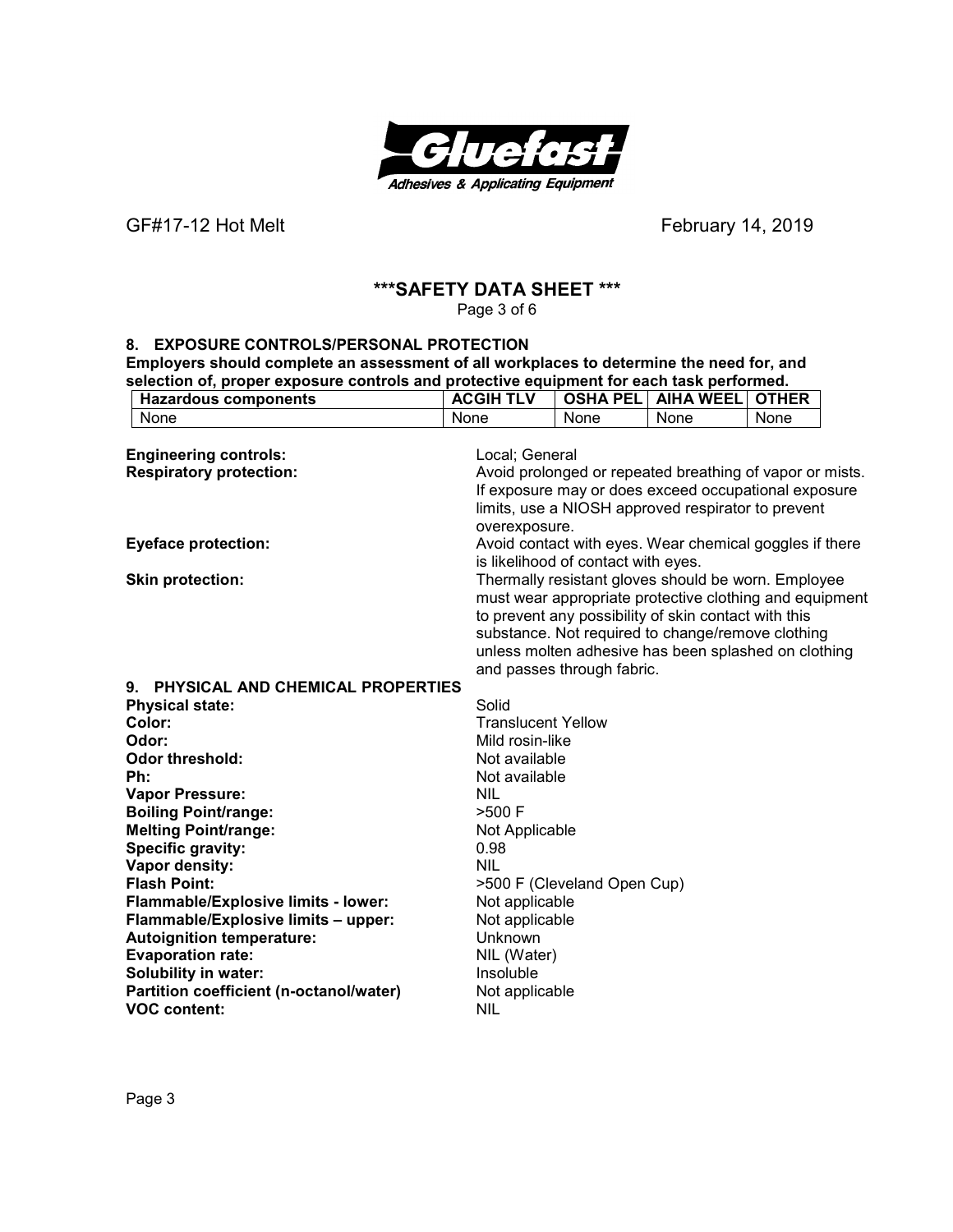

## **\*\*\*SAFETY DATA SHEET \*\*\***

Page 4 of 6

## **10. STABILITY AND REACTIVITY**

| Stability               | <b>Stable</b>                                                     |
|-------------------------|-------------------------------------------------------------------|
| Hazardous reactions:    | Will not occur.                                                   |
|                         | Hazardous decomposition products Carbon monoxide, carbon dioxide. |
|                         |                                                                   |
| Incompatible materials: | None known                                                        |
| Conditions to avoid:    | None known                                                        |
|                         |                                                                   |

#### **11. TOXICOLOGICAL INFORMATION**

| Hazardous components NTB Carcinoger IARC Carcinogen OSHA Carcinogen |             |                                                | (Specifically Regulated) |
|---------------------------------------------------------------------|-------------|------------------------------------------------|--------------------------|
| None                                                                | <b>None</b> | None                                           | none                     |
|                                                                     |             |                                                |                          |
| Hazardous components                                                |             | <b>Health Effects/</b><br><b>Target Organs</b> |                          |
| None                                                                |             | none                                           |                          |

## **12. ECOLOGICAL INFORMATION**

Ecological information: None available **13. DISPOSAL CONSIDERATIONS Information provided is for unused product only.** 

|                                 | <u>mionialion provided is for anased productionly.</u> |
|---------------------------------|--------------------------------------------------------|
| Recommended method of disposal: | Waste disposal should be in accordance with            |
|                                 | existing federal, state and local environmental        |
|                                 | regulations. Empty containers may contain product      |
|                                 | residue; follow MSDS and label warnings even after     |
|                                 | they have been emptied.                                |
| Hazardous waste number:         | None identified                                        |
|                                 |                                                        |

## **14. TRANSPORT INFORMATION**

| U.S. Department of Transportation Ground (49 CFR)                                         |                   |
|-------------------------------------------------------------------------------------------|-------------------|
| Proper shipping name:                                                                     | GF17-12           |
| Hazard class or division:                                                                 | None              |
| Identification number:                                                                    | <b>None</b>       |
| Packing group:                                                                            | 8lb box, 22lb box |
| Product is not regulated, non hazardous and not restricted for transport by air or water. |                   |